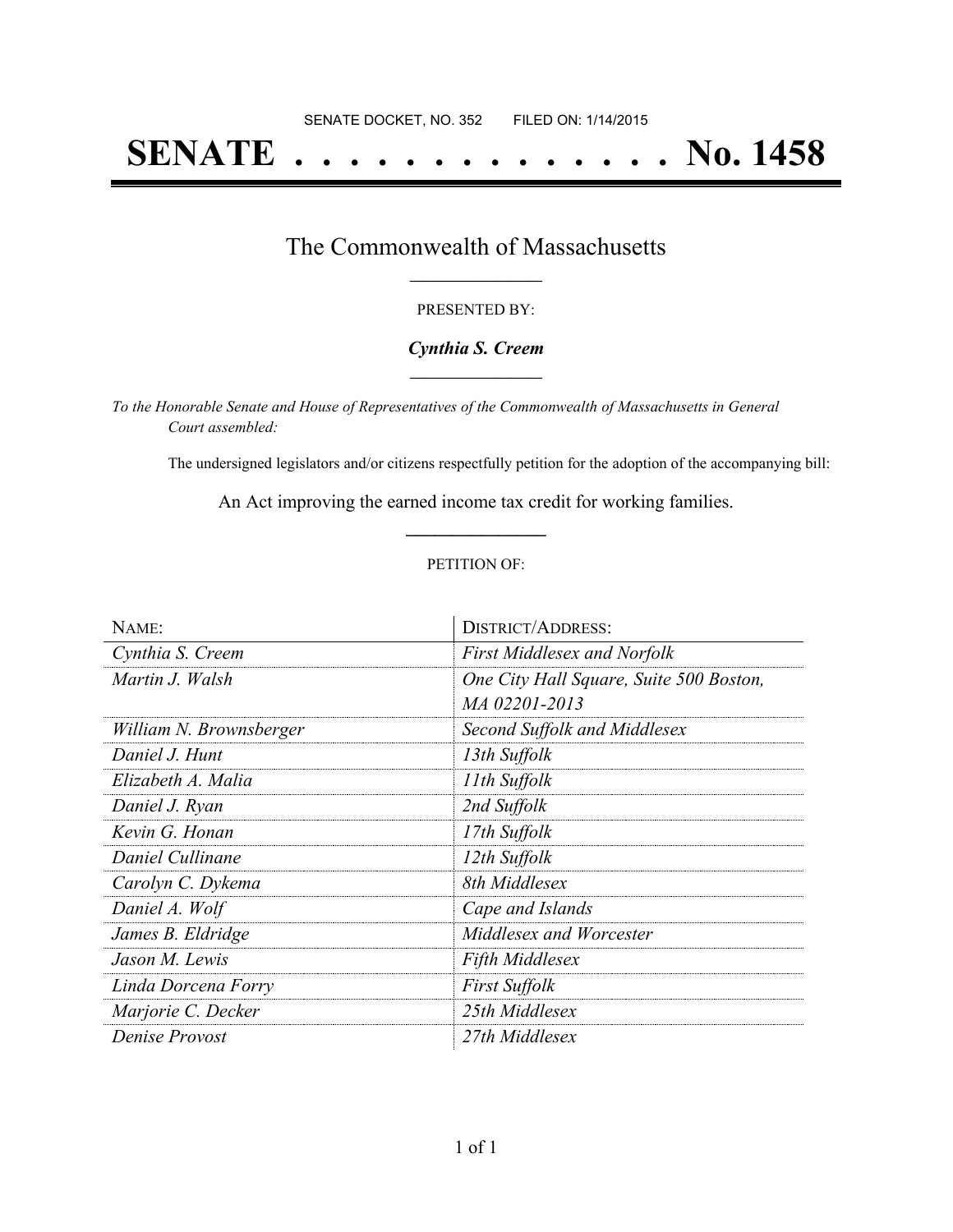#### SENATE DOCKET, NO. 352 FILED ON: 1/14/2015

## **SENATE . . . . . . . . . . . . . . No. 1458**

By Ms. Creem, a petition (accompanied by bill, Senate, No. 1458) of Cynthia S. Creem, Martin J. Walsh, William N. Brownsberger, Daniel J. Hunt and other members of the General Court for legislation to improve the earned income tax credit for working families. Revenue.

### [SIMILAR MATTER FILED IN PREVIOUS SESSION SEE SENATE, NO. *1317* OF 2013-2014.]

## The Commonwealth of Massachusetts

**In the One Hundred and Eighty-Ninth General Court (2015-2016) \_\_\_\_\_\_\_\_\_\_\_\_\_\_\_**

**\_\_\_\_\_\_\_\_\_\_\_\_\_\_\_**

An Act improving the earned income tax credit for working families.

Be it enacted by the Senate and House of Representatives in General Court assembled, and by the authority *of the same, as follows:*

| $\mathbf{1}$   | SECTION 1. Section 6 (h) of chapter 62 of the General Laws, as appearing in the 2012               |
|----------------|----------------------------------------------------------------------------------------------------|
| $\overline{2}$ | Official Edition, is hereby amended by striking out, in line 239, the figure "15" and inserting in |
| $\mathfrak{Z}$ | place thereof the following figure:— " $30$ ".                                                     |
| $\overline{4}$ | SECTION 2. Section 6 (h) of chapter 62 of the General Laws, as so appearing, is hereby             |
| 5 <sup>1</sup> | further amended by striking out, in line 243, the figure "15" and inserting in place thereof the   |
| 6              | following figure:— $"30"$ .                                                                        |
| $\overline{7}$ | SECTION 3. Section 6 (h) of chapter 62 of the General Laws, as so appearing, is hereby             |
|                |                                                                                                    |

8 further amended by inserting after the first paragraph the following paragraph:—